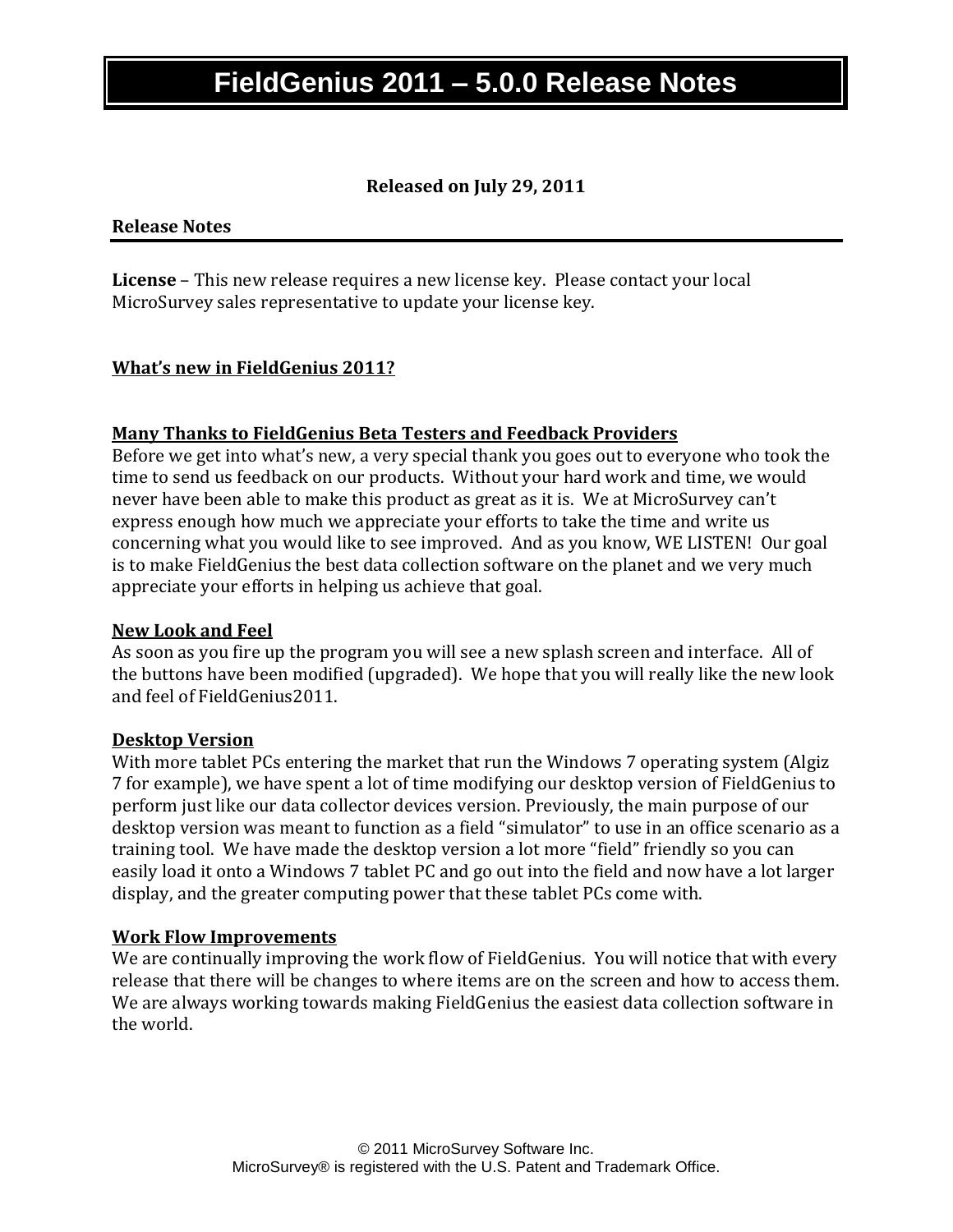## **Better OnPOZ EZSurv Compatibility**

The MicroSurvey FieldGenius team and OnPOZ Precision Positioning have been working closely at better integration of their two product's data formats. OnPOZ's EZSurv GNSS data processing software is an excellent additional GPS tool to have in the RTK tool box. In the field you continue to collect RTK measurements while at the same time logging GNSS data at the reference and rover. At the end of the day you download and process your GNSS data using EZSurv and see how it compares to your collected RTK data. Here is an immediate check of your RTK positions. Moreover, if you are working at the limit of your RTK radio's range, and lose your RTK fix, you still have the GNSS data that can be postprocessed and you haven't lost those measurements and time.

Within FieldGenius, we have made data logging for OnPOZ very easy and automatic.

## **GPS Base Station IDs**

We made adjustments to better accommodate the new RTCM 3.0 data format such as increasing the number of possible GPS base stations IDs from 32 to 4096.

Continuing with the GPS base station IDs, we moved the **Station ID** field from the **Tolerances** section to the **Link Configure** screen.

We also added a warning message so that if you are receiving corrections on your selected radio frequency but from the wrong station ID, you will be warned about the wrong ID. This is a safety feature to prevent you from using someone else's incorrectly set up base station.

## **Improvements and Bug Fixes**

We continue to improve memory management.

We optimized FieldGenius graphics/interface for high-resolution displays.

We added more receiver status screens to help diagnose GPS RTK issues.

We added a command line console to the **Instrument Settings** screen. Power users will find this handy if they are trouble shooting a receiver and happen to know certain control commands that allow them to speak directly with the receiver. For example, we used this feature to set a Bluetooth ID on a Magellan ProMark500.

In the GNSS **Satellite** plot screen, we added Galileo and SBAS satellites to the plot and satellite list. We also indicate which satellites are GLONASS and which ones are GPS. We changed the line drawing default. Previously it was set to **line**. We changed it to **connect points**. When I was using the software, I always wanted to draw lines by connecting points on the map rather than using a direction and distance. This functionality is still there, it is just no longer the default setting.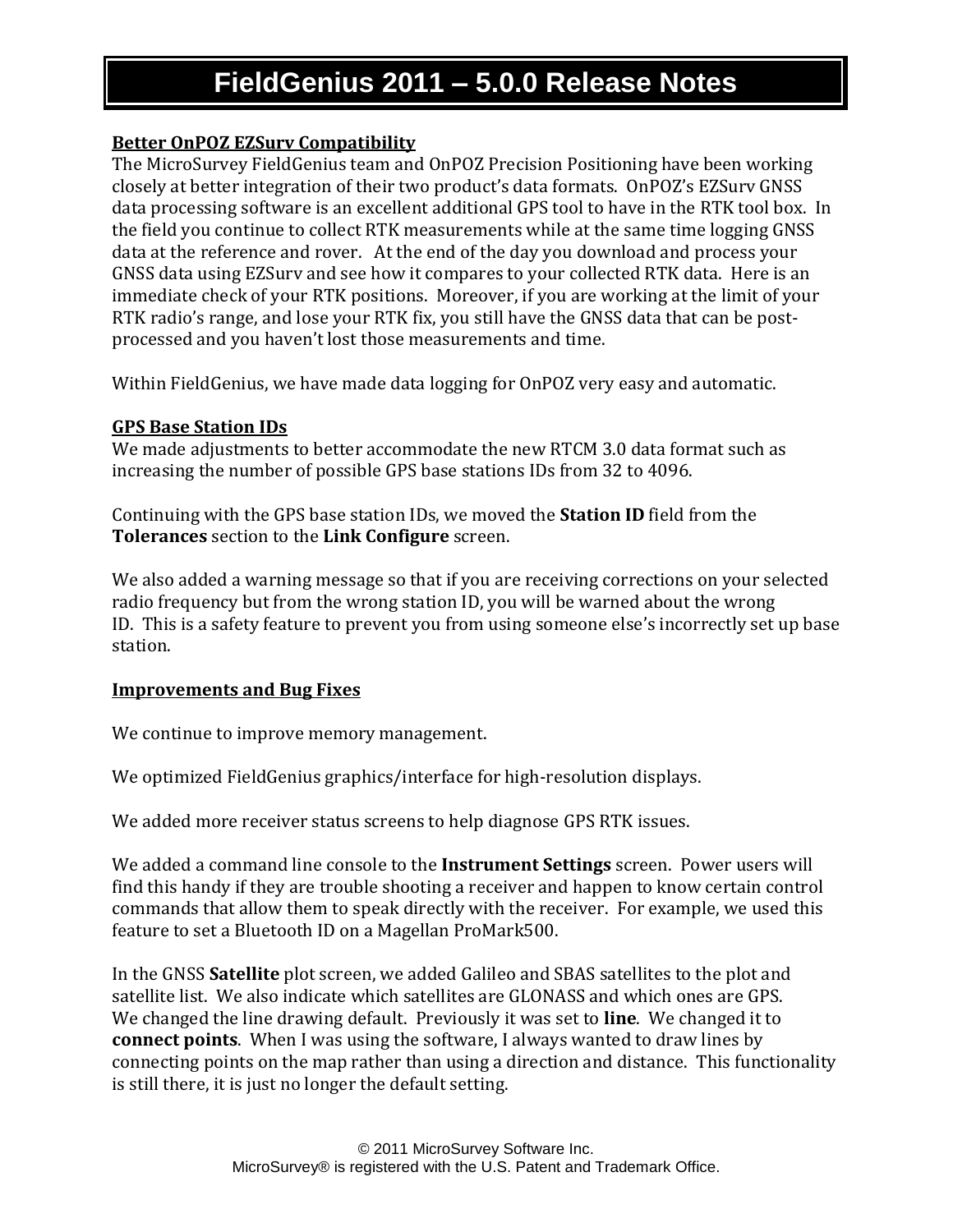We renamed a couple of the link device names to make them more intuitive such as **Mobile (GSM)** has been renamed to **GSM module**, and **Local Internet** is now called **Data Collector Internet**. Use **Data collector Internet** when you want to use your data collector to provide the correction stream instead of your GPS receiver. Maybe your model of receiver doesn't have a SIM card slot but your data collector does. **GPRS** has been renamed to **Network**. Select **Network** when you wish to connect to a non-NTRIP supported internet-based reference station.

We fixed the work flow within some modules such as when you are exiting from the **Slope Stake** toolbar, you are now returned to the **Stake Alignment** screen.

We set the default setting for allowing **alpha-numeric characters** in the **Point ID** fields to set to on. MSCAD has been supporting alpha-numeric characters for years so there was no compelling reason to not support them as a default setting. You can still turn them off if you do not use alpha-characters in your point naming system.

FieldGenius no longer crashes when you reattach a LandXML file.

We fixed an issue with the staking tolerance when working in feet. This value was increasing by the metres to feet multiplier every time you restarted FieldGenius. This value now remains the same if working in either metres or feet.

We fixed the issue of FieldGenius sometimes crashing when you switched from using GPS to total station mode.

We made many more small fixes to the interface. Some buttons were squeezed together, some with no text, etc.

We fixed the Leica System 1200 internet connection driver.

We improved the Promark500 internet connection driver.

You can add a GPS pod to your Allegro MX and use it with FieldGenius.

We added GPRS (network) support to the Sokkia GRX-1 driver.

We made UTM Zone 11 North, NAD83, as the default coordinate system. And yes, you probably guessed it, that is our (MicroSurvey's) local coordinate system.

Sounds have been added back to our field software. Look for an entire new suite of "sounds" coming in a future release.